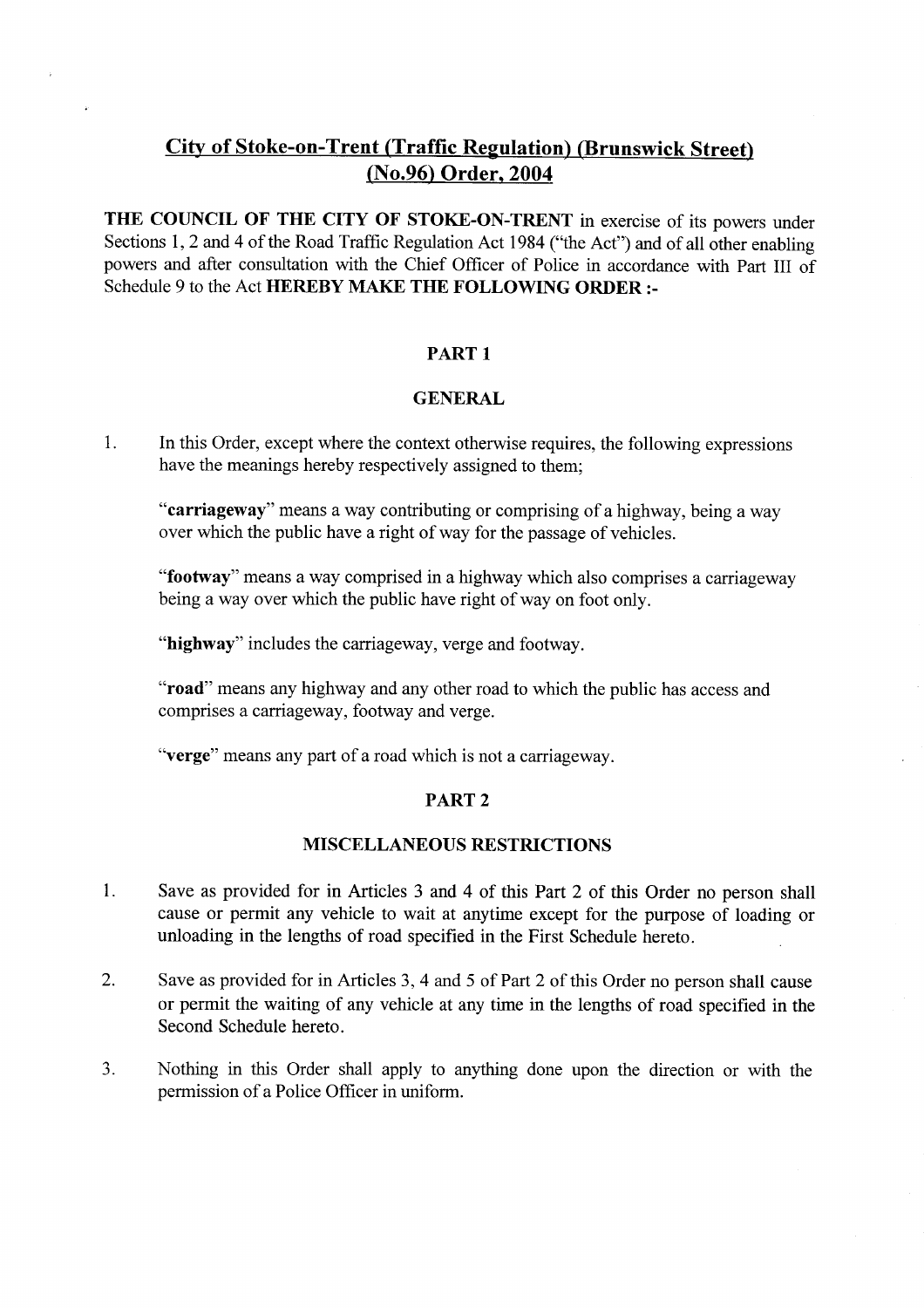- 4. Nothing in Articles 1 and 2 of Part 2 of this Order shall render it unlawful to cause or permit a vehicle to be driven, wait or stop in the lengths of road referred to in that Article for as long as may be necessary :
	- a) to enable a person to board or alight from the vehicle;
	- b) to enable goods to be loaded onto or unloaded from a vehicle;
	- c) to enable the vehicle if it cannot be used for such purposes in any other road, to be used in connection with any building operation or demolition, the removal of any obstruction to traffic, the maintenance, improvement or reconstruction of the length of road so referred to, or the laying, erection, alteration or repair in or near to the said road of any sewer or any main, pipe or apparatus for the supply of gas, water or electricity, or of any telecommunication apparatus kept installed for the purposes of a telecommunication code system or with any service provided by means of any such apparatus as defined in the Telecommunication Act, 1984;
	- d) to enable the vehicle if it is in the service of or employed by the Post Office, to be used for the purpose of delivering or collecting postal packets as defined in Section 87 of the Post Office Act, 1953;
	- e) to enable the vehicle if cannot be used for such purposes in any other road, to be used in pursuance of statutory powers and duties.
- 5. Nothing in Article 2 of Part 2 of this Order shall apply to prevent any disabled person's vehicle from waiting for a period of three hours (not being a period separated by an interval of less than one hour from a previous period of waiting by the same vehicle in the same road or part of road on the same day) provided that:
	- a) a disabled person's badge is displayed in the relevant position on the vehicle, in accordance with the Disabled Persons (Badges for Motor Vehicles) Regulations, 2000.

and

- b) a disabled persons parking disc issued by a local authority is displayed in a relevant position on the vehicle and the person in charge of the said vehicle marks on the said parking disc the time at which the period of waiting has begun.
- 6. To revoke those Parts of the Orders specified in the Schedule of Revocations hereto and hereby amend these Orders accordingly.
- 7. The Interpretation Act, 1978 shall apply for the interpretation of this Order as it applies for the interpretation of an Act of Parliament.